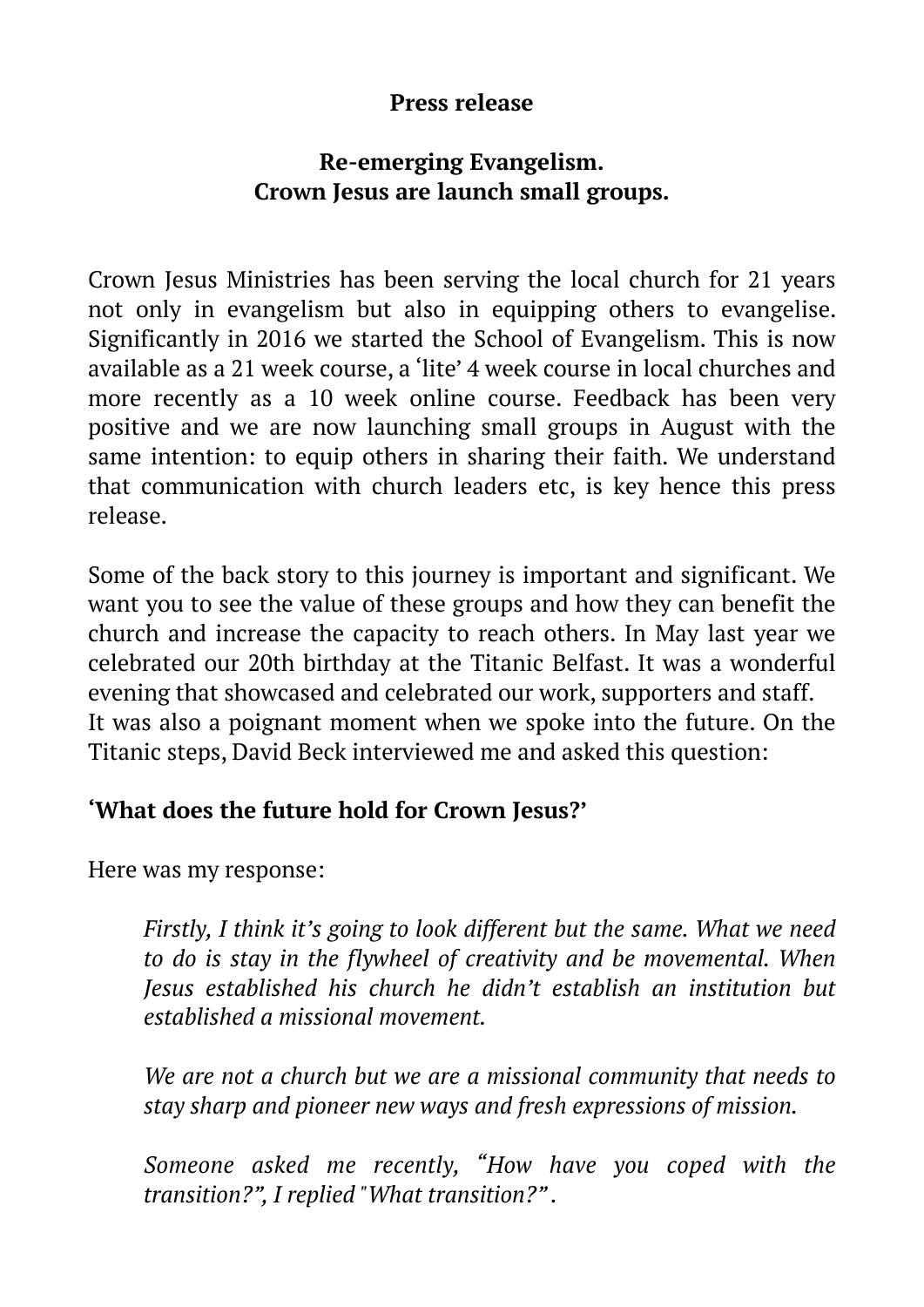*You only notice or struggle with transition when you are heading in the wrong direction, are rigid in form, have slowed down or have become stuck.*

*Movements are always in transition.* 

*Secondly, going forward we need to see what is going on around us. Leadership guru Max De Pree, noted that the first responsibility of a leader is to 'define reality'.*

*To ask, what is going on? To observe the ebb and flow of culture, listen to the questions our young people are asking, navigate the storms, speak the word of God and display the Kingdom of God.* 

*There is absolutely no doubt in my mind that whatever is before us is going to be different from what was behind us.* 

*Tod Bolsinger put it like this:*

*'You let go, you learn as you go and you keep going, no matter what.' We must gather every bit of what we have learned and adapt it for whatever comes before us.*

*Thirdly, we must smash the paradigm and rewrite the story. Who we reach and how we reach them will demand internal changes. If we launch a new strategy but don't change the paradigm and structure nothing will change.* 

*Alan Hirsch tells the story of Zenith Drill company to illustrate paradigm blindness. The company prided themselves on being the 'best drill-bit- producing company in the world' and used tungstentipped drill bits. But competition had caught up with them.*

*They were trying and struggling to keep up with the demands and challenges of 'making the best drill-bits in the world'. Everything changed when a new CEO broke the paradigm with these words:*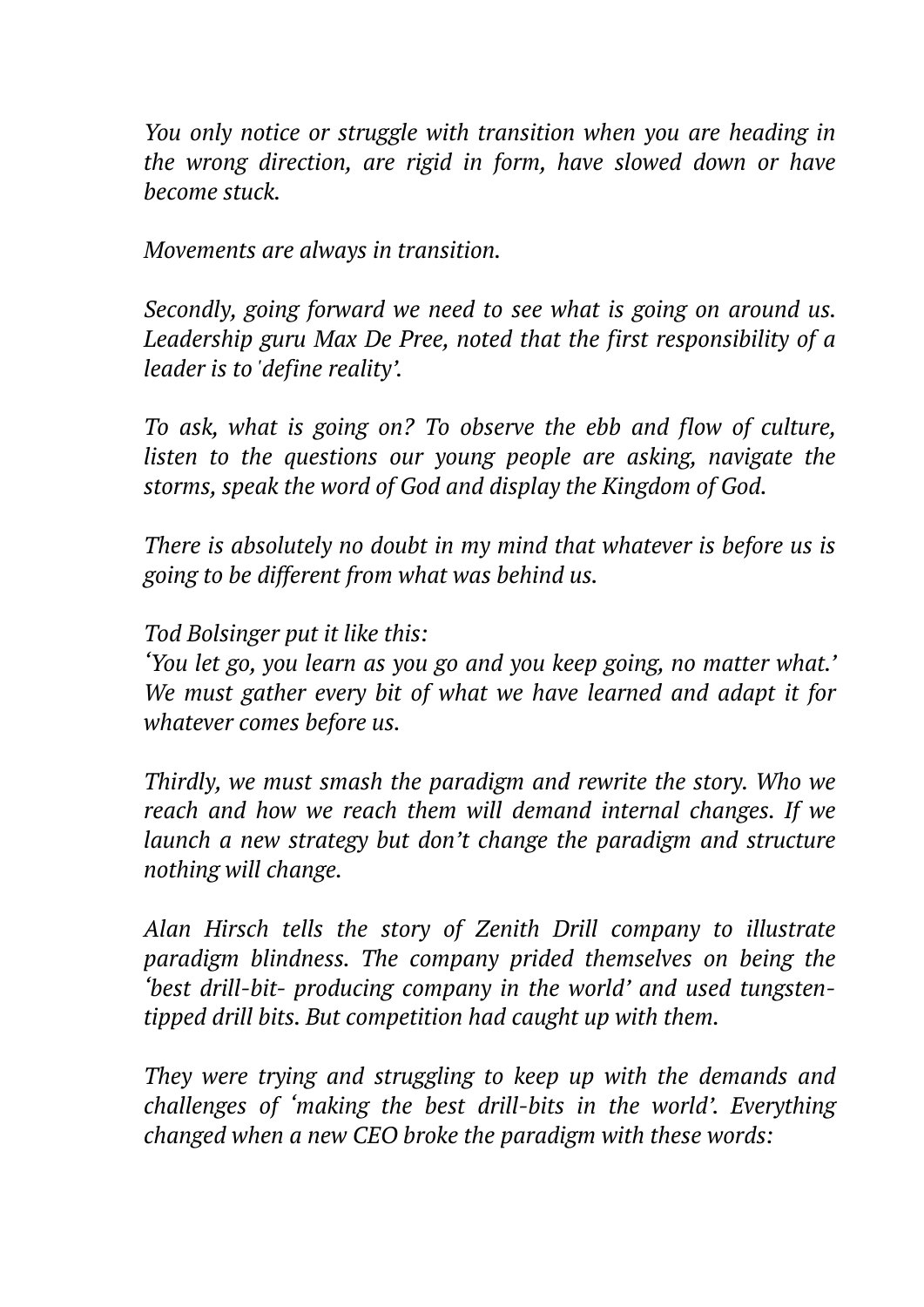*'NO! Our job is not to make the best drill bits in the world, rather to make the best holes in the world!'*

*They went on to innovate laser drilling and become the best holemaking company in the world.*

*My point is this… What are the best ways to reach today's generation without compromising on the word of God? We need to become a digital / laser drilling ministry.*

*Fourthly, we must embrace the adventure!*

*The problem for many Christians and indeed churches is their oppositional thinking blocks the capacity to discern a way forward. Part of the problem, to use business consultant Jim Collins' term, is that they fail to embrace the genius of the 'and'. We can become trapped in either/or thinking. From the perspective of either/or thinking, imaginations begin to fade away. Collins rightly says that a truly visionary organisation 'embraces continuity and change, conservatism and progressiveness, stability and revolution, predictability and chaos, heritage and renewal, fundamentals and craziness. And, and, and.*

#### *Social Media and small groups.*

*Our missional centre Hope in Monaghan will play a massive part in defining our new laser, taking the on-line remote communication and blending it with small group intimacy.*

*Our 'and' must embrace innovation and tradition. James K.A. Smith said, 'I will argue that the postmodern church can do nothing better than be ancient, that the most powerful way to reach a postmodern world is by recovering tradition.'*

*If we are to take on serious engagement in the Republic of Ireland and also engage better with Catholic communities, we have to change the narrative of who we are and what we do.* 

*Finally, I am struck by the words Paul used when he defends his faith before Agrippa:*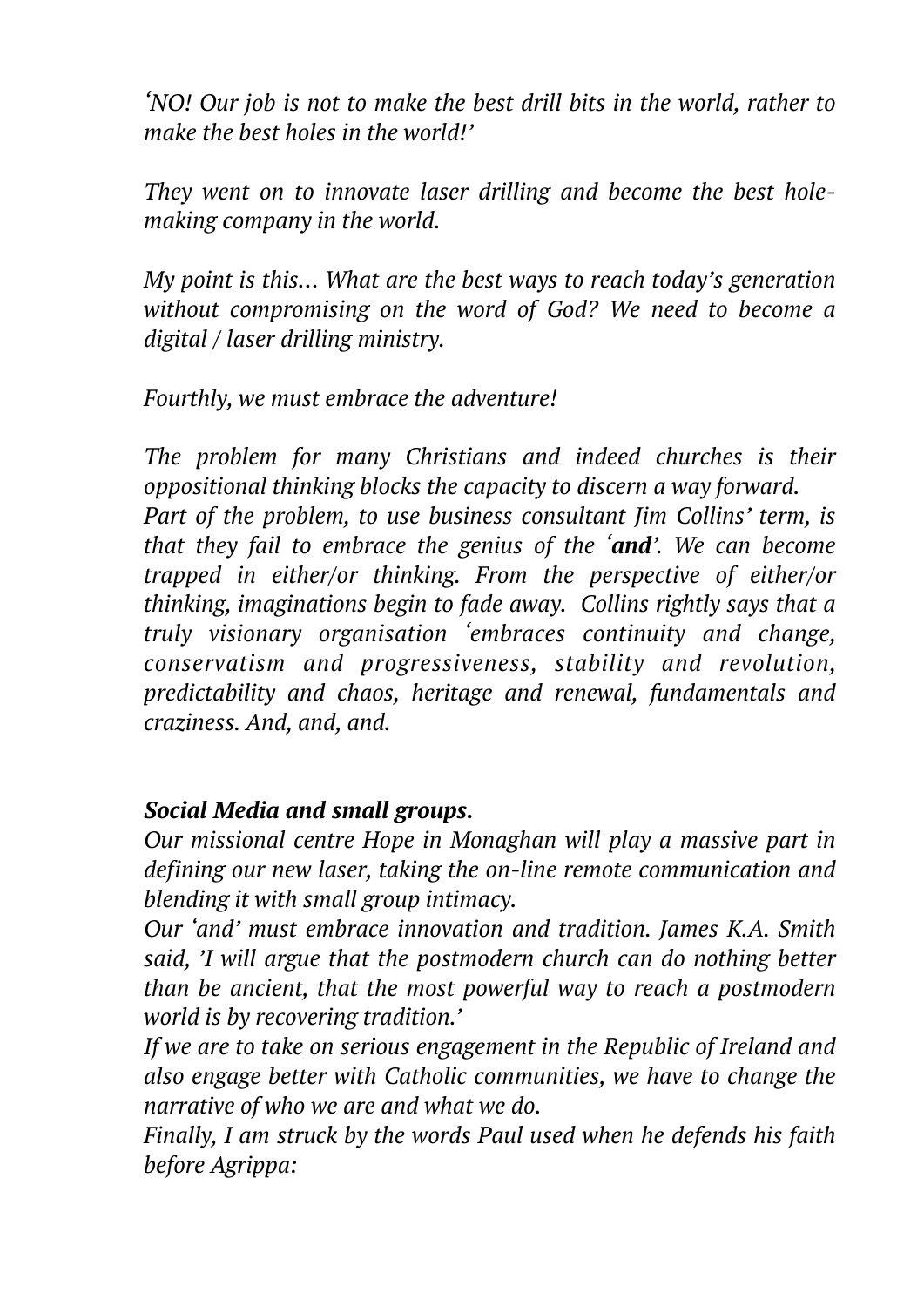*'I was not disobedient to the heavenly vision.' Acts 26:19*

*So obedience is top of the agenda.*

*This is a defining moment on our island, we are going to need you to trust us.*

Twelve months later as I reread the script, I'm thankful that God was preparing us for such a time as this. Of course no one could have imagined the changes that we find ourselves in today; the effects of Covid-19, the recent racist issues and the monster of global warming staring down on us like a 500 foot wave, but in this moment we must give thanks. God is at work in our churches and he is also shaping us, preparing us for the new.

Last summer my reading and podcasting led me to the Apollo 11 mission and the Lunar Module Eagle landing on July 20, 1969. What an incredible moment in history! 50 years on as I read around the story there is so much that mirrors our adventure and ambitions. Of course the moon is not our goal, but Ireland is.

From John.F. Kennedy's moon speech in 1962 to the lessons of every Apollo mission, including the disasters, each one inspires us to chase what others believe to be impossible.

Six months after our Titanic speech, came our moon speech, our missional mandate for the next decade.

## **Our mandate for the next decade**

#### *We choose to go…*

*By the end of the decade we choose to go into all 32 counties of Ireland and ensure everyone has the opportunity to receive and respond to the transforming message of Jesus Christ and the hope He brings.* 

*We choose to go, not because it is easy but because it is hard. The goal will serve to organise and measure the best of our energies and skills, because that challenge is one that we are willing to accept, one we are unwilling to postpone, and one which we intend to achieve.*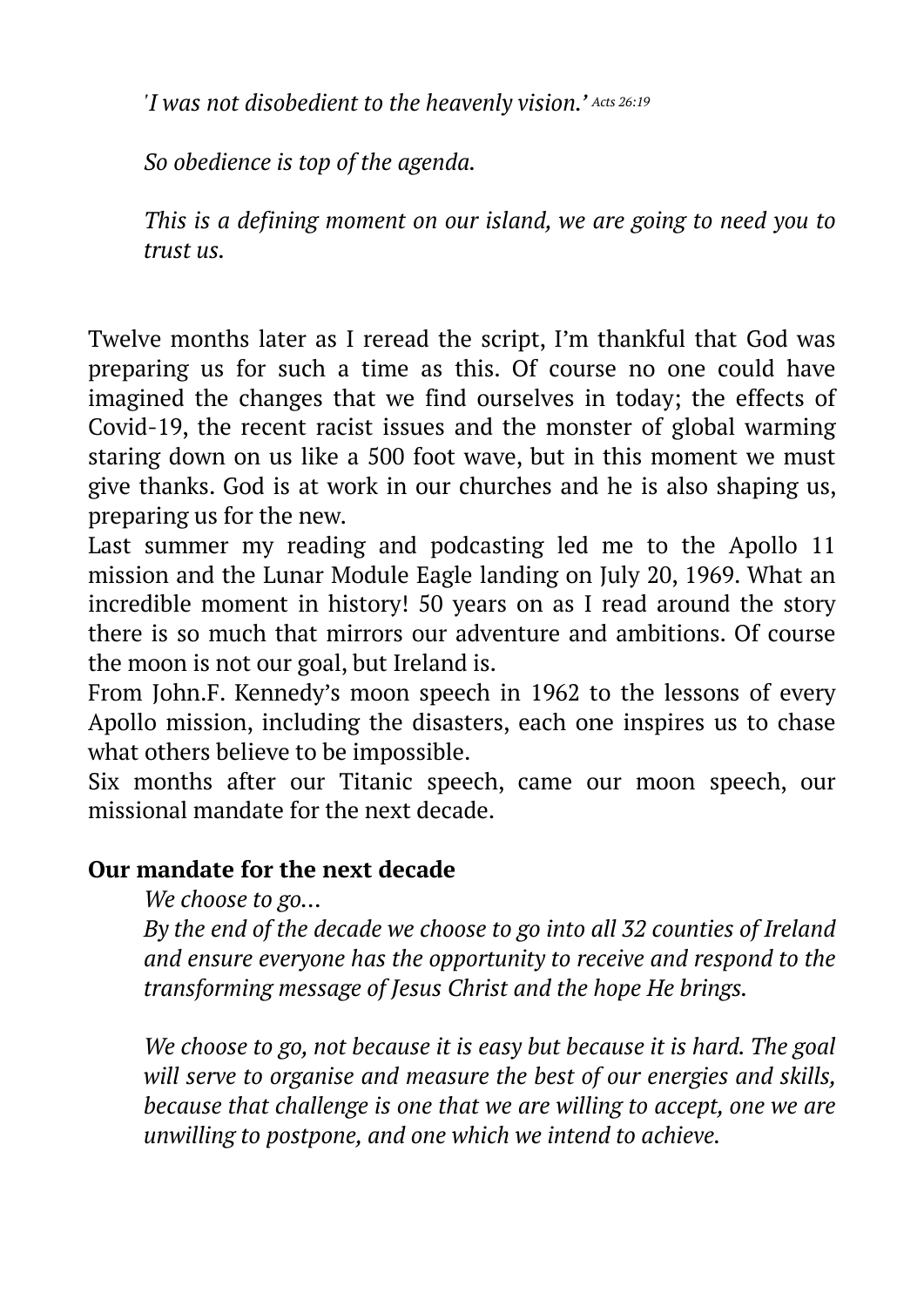*We choose to go and we want you to partner with us on this adventure because together we are stronger. Join us as we launch into this new season; there are communities to reach, people to rescue and together we will make a difference for the glory of God's kingdom.* 

*We choose to go because Jesus has given us the power, authority and commission to go. Everyone in Ireland needs a chance to respond to the gospel. This will be the most challenging, dangerous and greatest adventure on which we have ever embarked. It must be done and with your help it will be done before the end of this decade.* 

I hope the narrative around this step into small groups informs and inspires you. These ideas and plans have not developed in only a few months or for that matter over a year, as you will find out.

To keep theme and to keep clarity on progress I want to present our small groups to you as what we call in-house as '*Apollo 1*'. Each Apollo mission on its own will not take us to the moon but they are designed to take us the right direction in reaching Ireland for Jesus.

## **Apollo 1**

2016 was a milestone for me personally as I graduated with an MA in Applied Theology.

My dissertation was entitled 'Evangelising the Baptised using Wesleyan small groups'. It took me on a wonderful journey of studying the early Methodist movement, its class meetings and German origins. Additionally it was a study in practical theology and how it might work in Ireland. My studies didn't set out to prove that small groups were the way forward, indeed what drew me initially to methodism was Dr Dave Smith's PHD on the thunderous preaching of George Whitfield.

My conclusion is condensing 18,000 words into 2 words which answer the questions; how will we reach Ireland for Jesus? How can we engage better with various communities? **Small Groups.** Beyond my M.A the practice of establishing small groups has been one we have left with the church. We encouraged a Wesleyan model sharing it with many pastors and leaders over coffee but abdicated responsibility for delivering them… until now.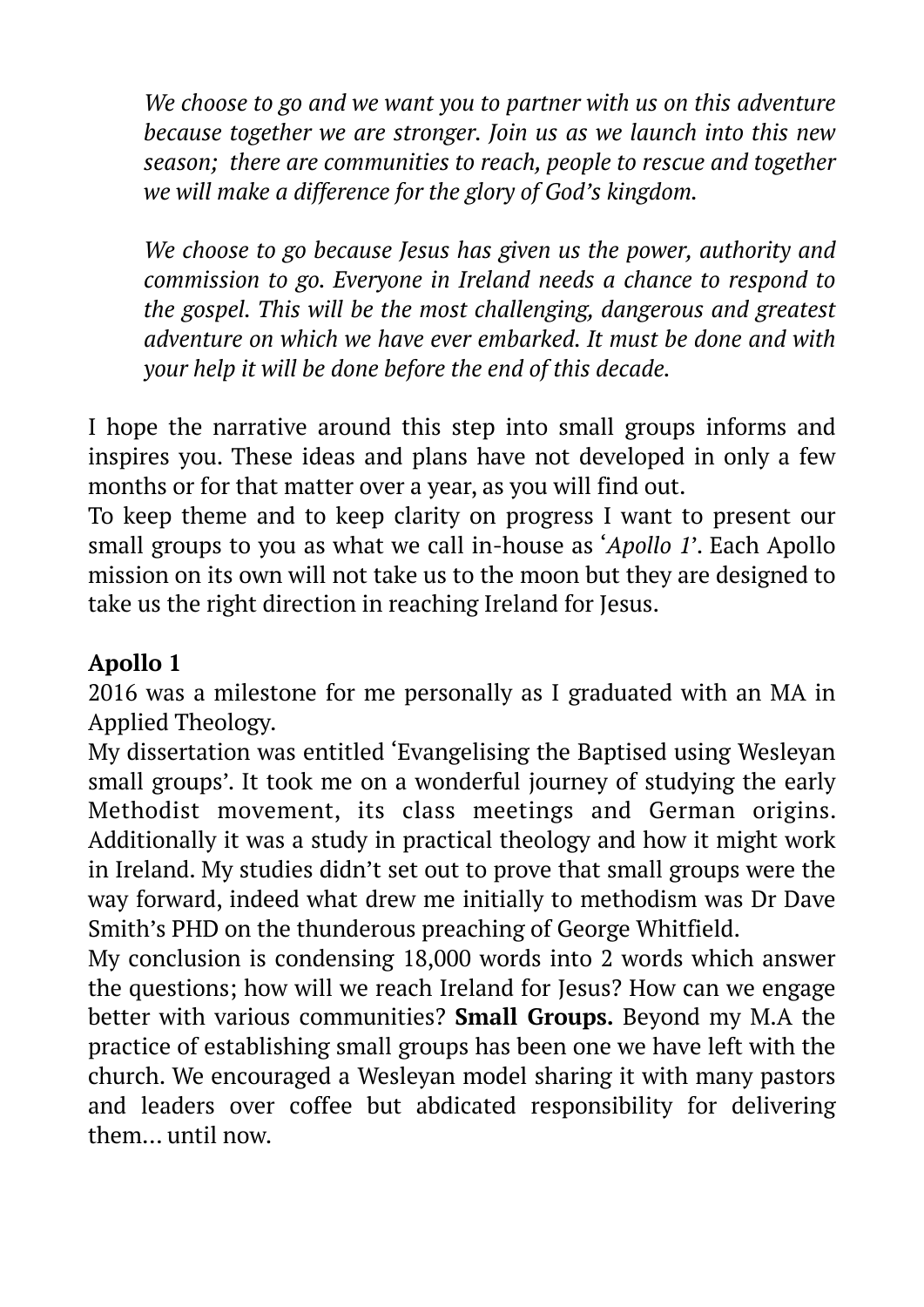# **Why are we launching small groups?**

Since 2016 our School of Evangelism has been running successfully with hundreds of students attending the Monday night course at Crown Jesus HQ and 4 week 'lite' course delivered in churches. Feedback has always been positive and partnerships with Moorlands College, RZIM, BGEA Emerging Evangelists Institute, and TeenChallenge Global have added to the delivery quality of the course. In March, just two weeks into lockdown we made the decision to offer the course online for free. The response was overwhelming with 150-180 students attending each Monday night on a Zoom Call as people of all ages and cultures embrace the new digital technology. Not only are the numbers attending higher than ever before but the small groups (break out room sessions) have been longer and more productive. People enjoy the teaching and the focus on evangelism in a small group community.

Feedback over the years from previous students has highlighted that beyond the course the students miss the community, find it a struggle to put what they have learnt into practice, miss the 'sharpening' through the teaching and connection with other mission-minded Christians.

Lockdown as a result of Covid-19 has allowed us time to process this feedback, to pause, reflect and pray into how we respond. Alan Hirsch once said: *'if you really want to see innovation, find a crisis'.* Covid-19 has certainly pushed us to be innovative!

We believe now is the time to address these needs and begin our own small groups. These groups will have a very clear focus on being missional and supporting mission. They are not intended to duplicate church home groups but rather to add value to the mission of the local church. We intend to call them **Go Groups.** 

# **What will they look like?**

Having studied many forms of home groups including the German Pietism movement, Moravian bands, SPEC societies, the Weslyan class meetings, the early Presbyterian heritage as well as the more modern systems of cell group and free market, I believe we have a good foundation to begin what we will call GO Groups.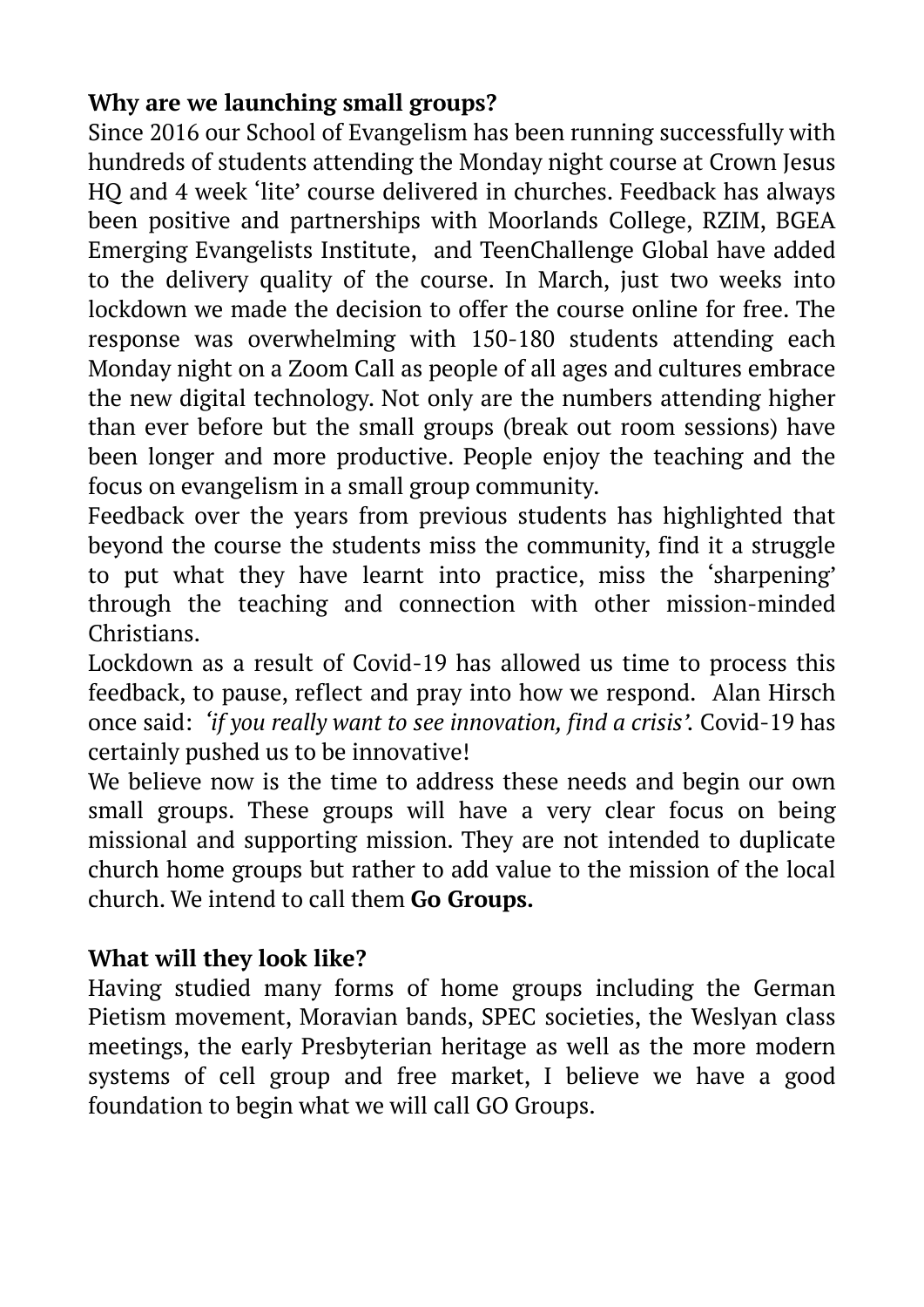Below are some key features of the GO Groups:

- The key phrase for our GO groups is this, 'Does your neighbour know you love them?'.
- Every GO member must belong to a local church.
- No more than 12 members in a group and no less that 6.
- Our small groups will be missional focused.
- GO Groups will have the option of meeting both digitally (Zoom) and physically but only digitally over the next 9 months.
- One leader will be appointed to each group.
- Groups will meet every other week preferably on a Monday night.
- Groups will have the options to meet in preferential ways such as geographical location, all male groups, all female groups, youth groups and even by profession (such as school teachers).
- Groups will complete **modules**. A module can last from 4 to 10 sessions. This allows people to join for only one module (for example: apologetics and then leave.)
- Members can swap groups at the end of each module should they want to stay on.
- Online/digital meetings will be no longer than 1 hour. Physical meetings no longer than 1 hour 30 mins.
- Each meeting will consist of three sections; 20 mins teaching, 20 mins discussions, 20 mins praying/worship.
- The groups intend to provoke action, celebrate stories, provide accountability and support one another practically.
- Leaders will connect in once a month to a leaders group meeting.
- Crown Jesus will identify leaders who are envisioned and able to mentor and to model an evangelistic lifestyle.
- GO team members will help multiply the mission of the local church and our missional strategy for Ireland and beyond.
- GO groups will broaden outreach into the Republic of Ireland.
- GO groups based in Monaghan can connect with Hope and will therefore have an additional layer of community and support.
- GO groups are intended to complement the work of the local church as we seek to activate church members into mission. To use a latin term used by John Wesley: "little churches within the church".